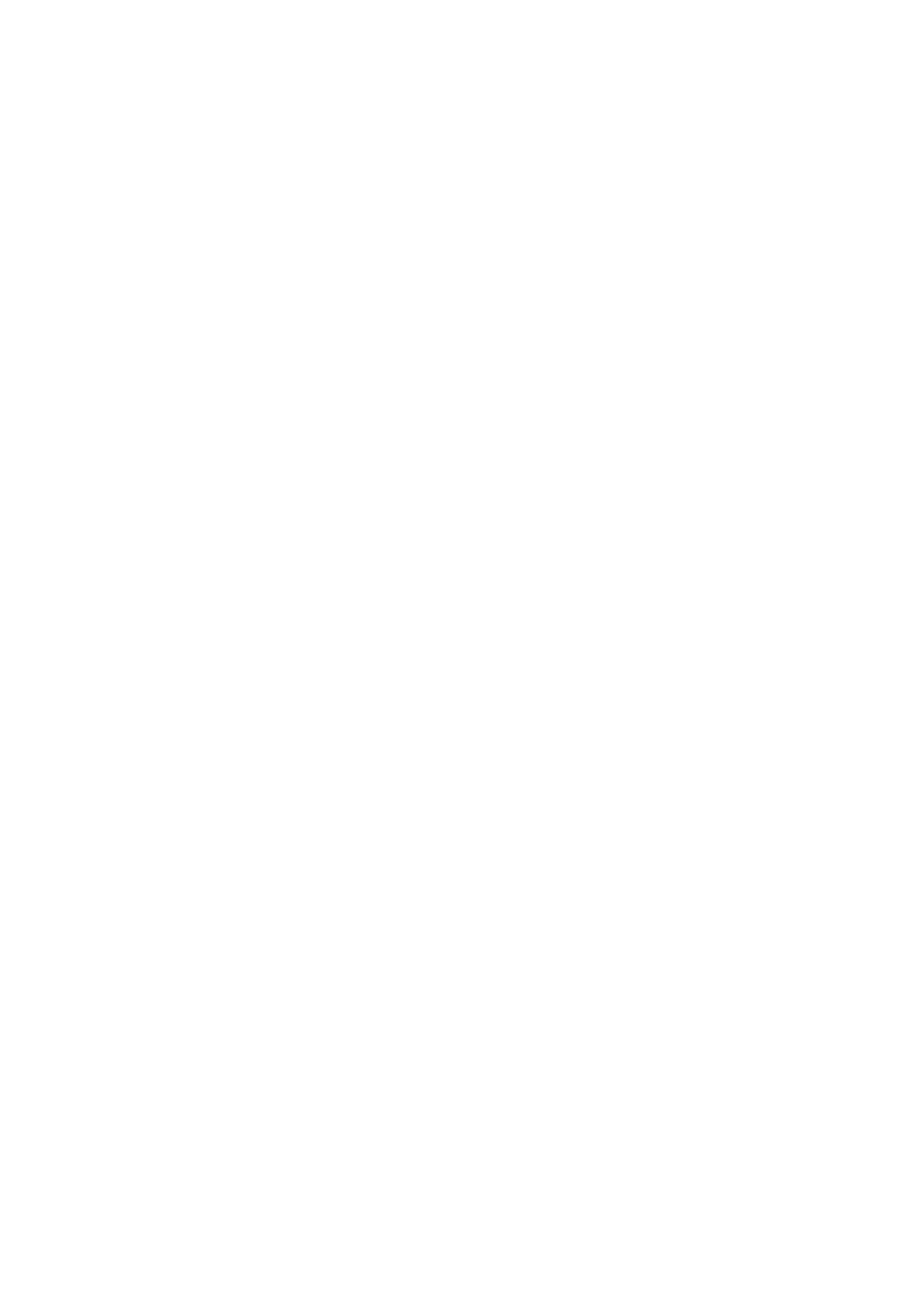# **Communities, Disability Services and Domestic and Family Violence Prevention Committee**

| <b>Chair</b><br>Ms Leanne Donaldson MP, Member for Bundaberg    |                                                                                                                      |  |  |
|-----------------------------------------------------------------|----------------------------------------------------------------------------------------------------------------------|--|--|
| Mr Mark McArdle MP, Member for Caloundra<br><b>Deputy Chair</b> |                                                                                                                      |  |  |
| <b>Members</b>                                                  | Miss Nikki Boyd MP, Member for Pine Rivers                                                                           |  |  |
|                                                                 | Ms Ann Leahy MP, Member for Warrego                                                                                  |  |  |
|                                                                 | Mr Matt McEachan MP, Member for Redlands                                                                             |  |  |
|                                                                 | Mr Rob Pyne MP, Member for Cairns                                                                                    |  |  |
| <b>Committee Staff</b>                                          | Mr Karl Holden, Research Director                                                                                    |  |  |
|                                                                 | Ms Lucy Manderson, Principal Research Officer                                                                        |  |  |
|                                                                 | Ms Carla Campillo, Executive Assistant                                                                               |  |  |
| <b>Contact Details</b>                                          | Communities, Disability Services and Domestic and Family Violence Prevention<br>Committee<br><b>Parliament House</b> |  |  |
|                                                                 | George Street                                                                                                        |  |  |
|                                                                 | Brisbane Qld 4000                                                                                                    |  |  |
| <b>Telephone</b>                                                | +61 7 3553 6601                                                                                                      |  |  |
| Fax                                                             | +67 7 3553 6639                                                                                                      |  |  |
| Email                                                           | CDSDFVPC@parliament.qld.gov.au                                                                                       |  |  |
| Web                                                             | www.parliament.qld.gov.au/CDSFVPC                                                                                    |  |  |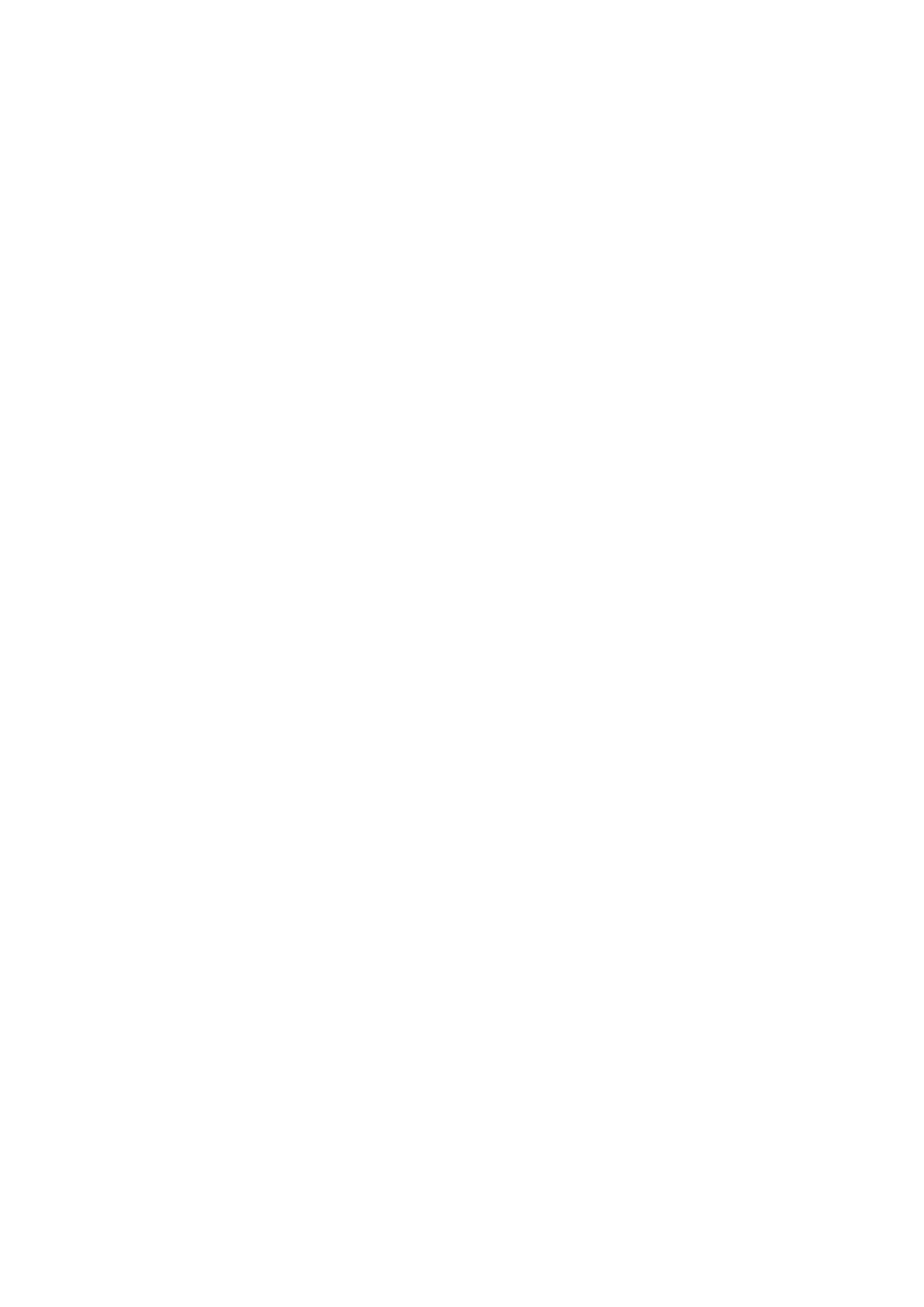# **Contents**

| 1. |                       |  |  |  |
|----|-----------------------|--|--|--|
|    | 1.1                   |  |  |  |
|    | 1.2                   |  |  |  |
|    | 1.3                   |  |  |  |
| 2. |                       |  |  |  |
| 3. |                       |  |  |  |
|    | 3.1                   |  |  |  |
|    | 3.2<br>3.2.1<br>3.2.2 |  |  |  |
|    | 3.3<br>3.3.1<br>3.3.2 |  |  |  |
|    | 3.4<br>3.4.1<br>3.4.2 |  |  |  |
| 4. | 3.5                   |  |  |  |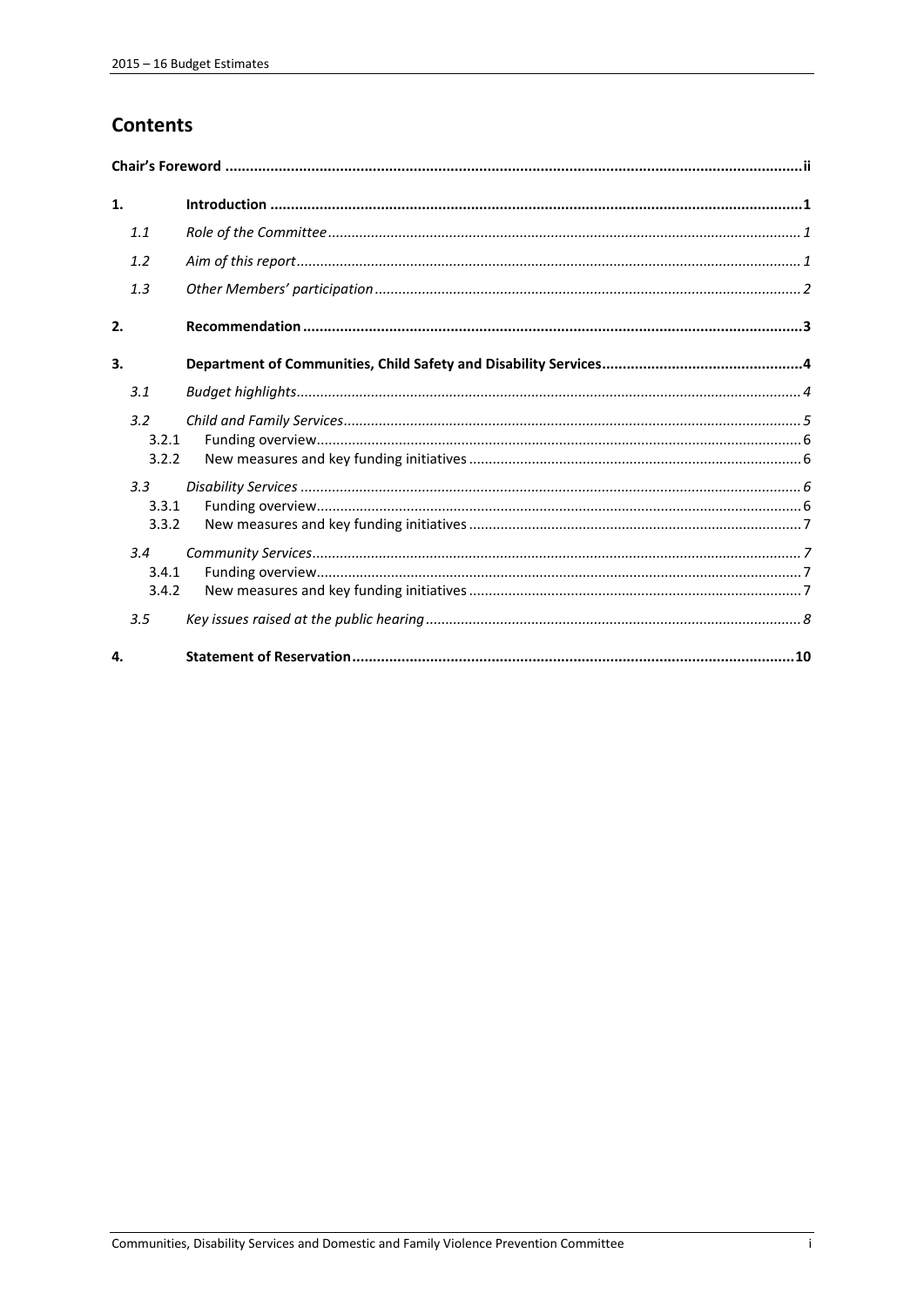# <span id="page-5-0"></span>**Chair's Foreword**

This report presents a summary of the Communities, Disability Services and Domestic and Family Violence Prevention Committee's examination of the Budget Estimates for the 2015-16 financial year.

Consideration of the Budget Estimates allows for the public examination of the responsible Ministers within the Committee's portfolio area. The public examination was undertaken through questions on notice and a public hearing.

The Committee has made one recommendation – that the the proposed expenditure detailed in the Appropriation Bill 2015 for the Committee's areas of responsibility be agreed to by the Legislative Assembly.

On behalf of the Committee, I wish to thank each Minister and their departmental officers for their cooperation in providing information to the Committee throughout this process.

I would also like to thank the Members of the Committee for their hard work and valuable contribution and the Committee's secretariat for their assistance and support throughout the process.

 $\sqrt{2}$ 

Leanne Donaldson MP **Chair**

September 2015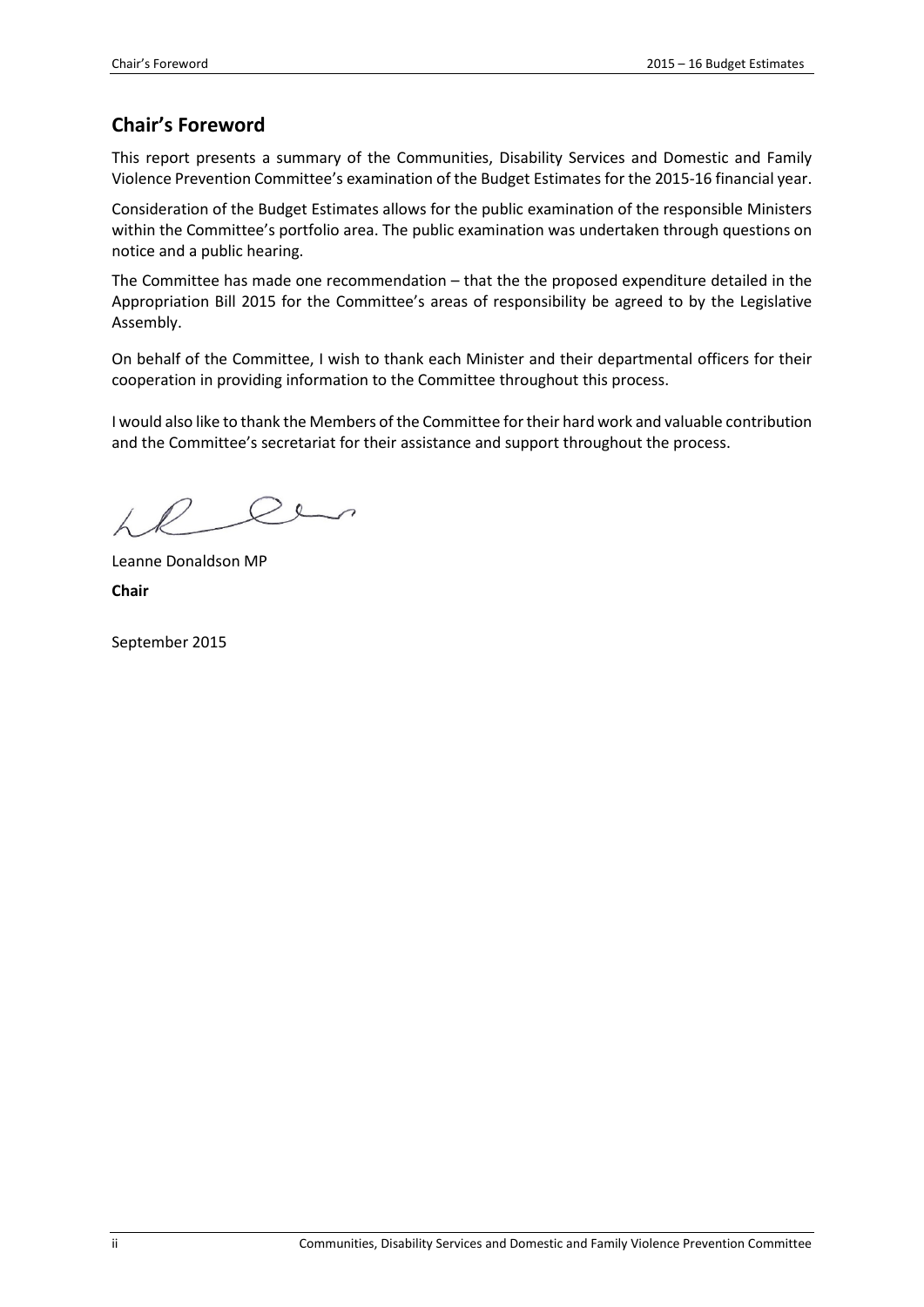#### <span id="page-6-0"></span>**1. Introduction**

#### <span id="page-6-1"></span>*1.1 Role of the Committee*

The Communities, Disability Services and Domestic and Family Violence Prevention Committee (the Committee) is a portfolio committee of the Queensland Parliament required under section 88 of the *Parliament of Queensland Act 2001* and established under the Standing Rules and Orders.

The Committee's areas of responsibility are:

- Communities, Women, Youth, Child Safety and Multicultural Affairs
- Domestic and Family Violence Prevention, and
- $\bullet$  Disability Services and Seniors.<sup>[1](#page-6-3)</sup>

On 4 June 2015, the Appropriation Bill 2015 and the estimates for the Committee's areas of responsibility were referred to the Committee for investigation and report[.2](#page-6-4)

On 27 August 2015, the Committee conducted a public hearing and took evidence about the proposed expenditure from the:

- Minister for Communities, Women and Youth, Minister for Child Safety and Minister for Multicultural Affairs
- Minister for Disability Services, Minister for Seniors and Minister Assisting the Premier on North Queensland, and
- other departmental witnesses.

A copy of the transcript of the Committee's hearing can be accessed at: [http://www.parliament.qld.gov.au/work-of-committees/committees/CDSDFVPC/inquiries/current](http://www.parliament.qld.gov.au/work-of-committees/committees/CDSDFVPC/inquiries/current-inquiries/Estimates2015-16)[inquiries/Estimates2015-16](http://www.parliament.qld.gov.au/work-of-committees/committees/CDSDFVPC/inquiries/current-inquiries/Estimates2015-16)

#### <span id="page-6-2"></span>*1.2 Aim of this report*

**.** 

The Committee considered the estimates referred to it by using information contained in budget papers, answers to pre-hearing questions on notice and evidence taken at the hearing.

This report summarises the estimates referred to the Committee and highlights some of the issues the Committee examined.

Prior to the public hearing, the Committee provided the:

- Minister for Communities, Women and Youth, Minister for Child Safety and Minister for Multicultural Affairs, and
- Minister for Disability Services, Minister for Seniors and Minister Assisting the Premier on North Queensland,

with questions on notice in relation to the estimates. Responses to all the questions were received.

Answers to the Committee's pre-hearing questions on notice, correspondence about the estimates process, documents tabled during the hearing and minutes of the Committee's meetings are included in a volume of additional information tabled with this report.

<span id="page-6-3"></span><sup>&</sup>lt;sup>1</sup> Standing Rules and Orders, Schedule 6. The schedule provides that departments, statutory authorities, government owned corporations or other administrative units related to the relevant Minister's responsibilities regarding these areas are included.

<span id="page-6-4"></span><sup>2</sup> Standing Order 177 provides for the automatic referral of the Annual Appropriation Bills to portfolio committees once the Bills have been read a second time.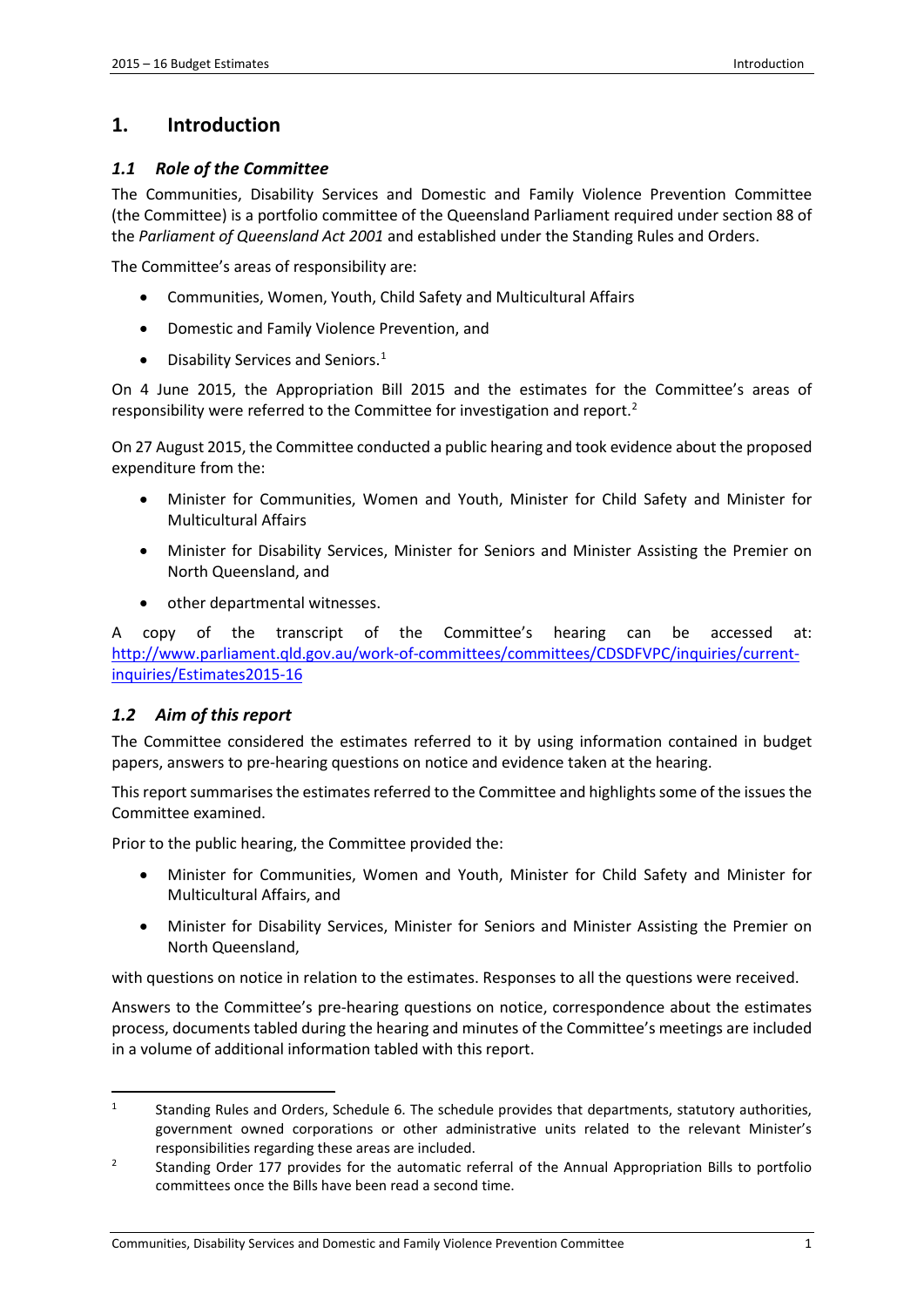#### <span id="page-7-0"></span>*1.3 Other Members' participation*

The Committee gave leave for other Members of the Legislative Assembly to participate in the hearing. The following Members participated in the hearing:

- Ms Tracy Davis MP, Member for Aspley
- Mrs Tarnya Smith MP, Member for Mount Ommaney, and
- Mr Andrew Cripps MP, Member for Hinchinbrook.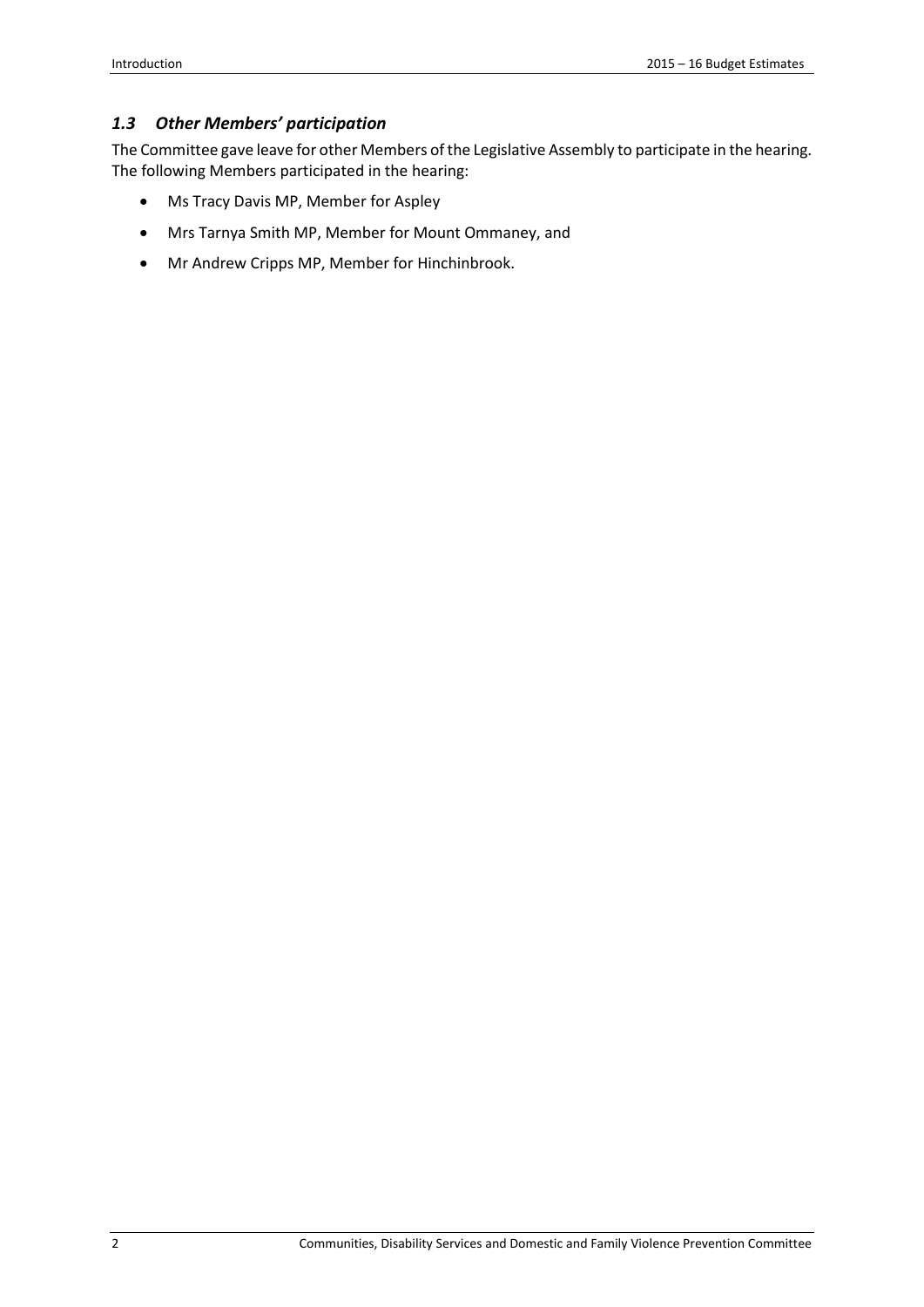# <span id="page-8-0"></span>**2. Recommendation**

Pursuant to Standing Order 187(1), the Committee must state whether the proposed expenditures referred to it are agreed to.

#### **Recommendation 1**

The Committee recommends that the proposed expenditure, as detailed in the Appropriation Bill 2015 for the Committee's areas of responsibility, be agreed to by the Legislative Assembly without amendment.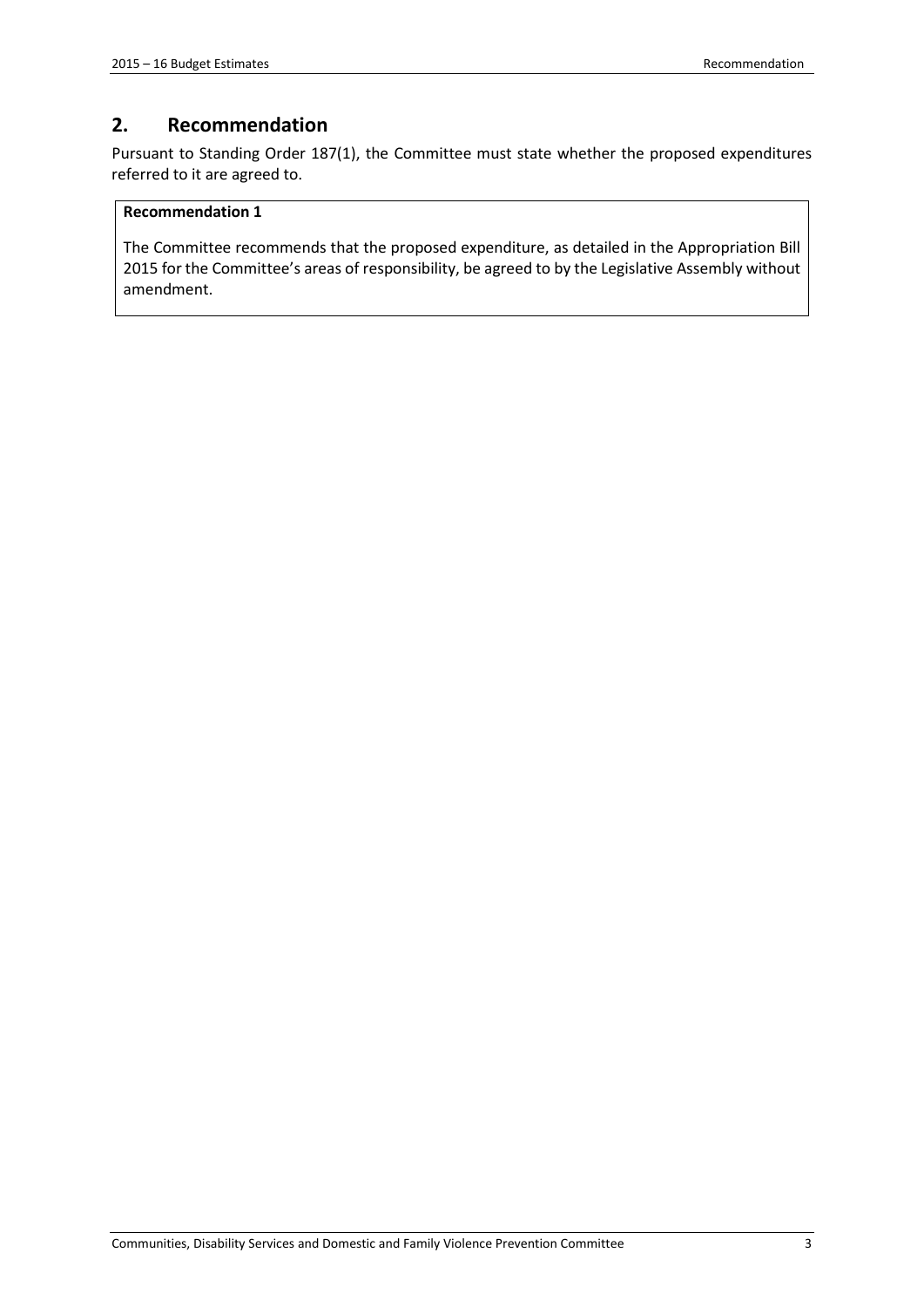# <span id="page-9-0"></span>**3. Department of Communities, Child Safety and Disability Services**

The Department of Communities, Child Safety and Disability Services (the Department) falls under the shared responsibility of the:

- Minister for Communities, Women and Youth, Minister for Child Safety and Minister for Multicultural Affairs, and
- Minister for Disability Services, Minister for Seniors and Minister Assisting the Premier on North Queensland.

The Department provides or funds services through three service areas:

- Child and Family Services
- Disability Services, and
- Community Services.

The following table taken from the Appropriation Bill 2015 compares the appropriations for the Department for 2014-15 and 2015-16.

| <b>Appropriations</b>   | 2014-15<br>\$'000 | 2015-16<br>\$'000 |
|-------------------------|-------------------|-------------------|
| <b>Controlled Items</b> |                   |                   |
| departmental services   | 2,574,827         | 2,670,584         |
| equity adjustment       | (5,694)           | (13, 264)         |
| Administered Items      | 236,838           | 242,826           |
| <b>Vote</b>             | 2,805,971         | 2,900,146         |

 **Source:** Appropriation Bill 2015, Schedule 2, p. 7.

The Department has an estimated operating budget of \$2.684 billion for 2015-16, an increase of \$162.8 million on its 2014-15 Adjusted Budget.<sup>[3](#page-9-2)</sup>

#### <span id="page-9-1"></span>*3.1 Budget highlights*

The Department's estimated operating budget of \$2.684 billion for 2015-16 comprises:

- \$2.305 billion in Queensland Government funding
- \$362.084 million in Australian Government funding
- \$14.635 million in user charges and fees, and
- $\bullet$  \$1.82[4](#page-9-3) million in other revenue.<sup>4</sup>

The capital works program for the Department is \$29.4 million in 2015-16. Total capital grants for the Department will be \$17.5 million. These funds will focus on integrated community services and on strengthening and protecting the well-being of Queenslanders, particularly the vulnerable and those most in need.<sup>[5](#page-9-4)</sup>

**.** 

<span id="page-9-2"></span><sup>&</sup>lt;sup>3</sup> Service Delivery Statements, Department of Communities, Child Safety and Disability Services 2015-16, page 2.

<span id="page-9-3"></span><sup>4</sup> SDS, Department of Communities, Child Safety and Disability Services 2015-16, page 13.

<span id="page-9-4"></span><sup>5</sup> State Budget 2015-16, Capital Statement – Budget Paper No.3, page 28.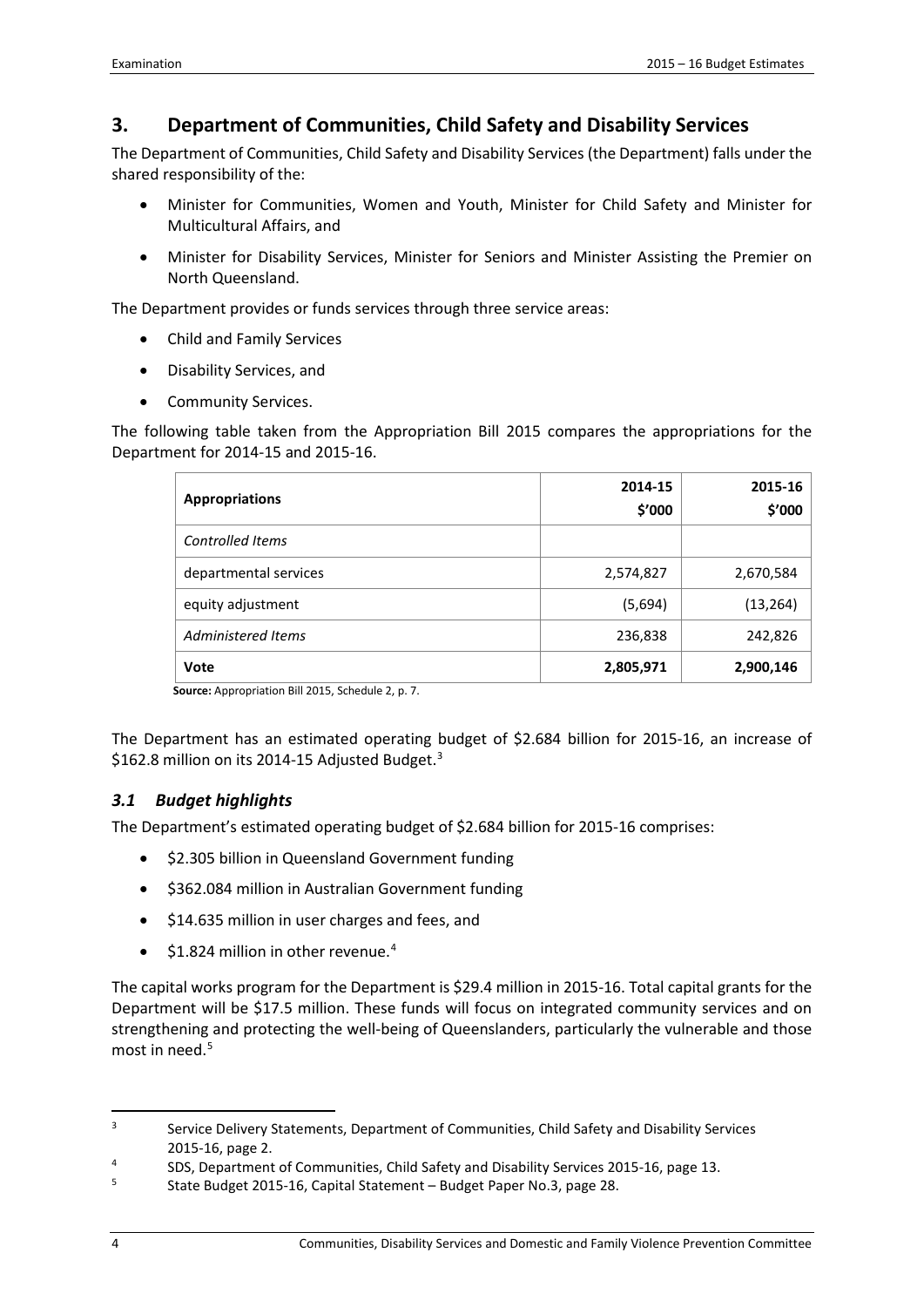Capital works program highlights for the Department include:

- \$4 million for two 72-hour crisis shelters in Brisbane and Townsville for women and children escaping violence at a total cost of \$8 million over two years
- \$9 million to continue infrastructure upgrades and construct purpose built accommodation for people with an intellectual and/or cognitive disability who display severely challenging behaviour
- \$2 million for a maintenance and upgrade program for multipurpose and neighbourhood centres at a total cost of \$12.2 million over four years, and
- \$1 million to continue construction activities and establish facilities to support the Safe Havens Program for children, young people and families experiencing or witnessing domestic and family violence at Mornington Island, Coen, Cherbourg and Palm Island.<sup>[6](#page-10-1)</sup>

Capital grants program highlights include:

- \$6.6 million to continue the Elderly Parent Carer Innovation Trial
- \$6 million to build or purchase supported accommodation for people with a disability living in inappropriate settings
- \$3.1 million to build or purchase suitable supported accommodation options for people with high and complex needs in Cairns, Townsville, Wynnum and Banyo, and
- \$1.4 million for remote Indigenous communities in Coen and Bamaga to add to and upgrade safe haven services and facilities.<sup>[7](#page-10-2)</sup>

Estimated concessions for the Department in 2015-16 include:

- Electricity Rebate Scheme \$154.3 million
- Pensioner Rate Subsidy Scheme \$53.6 million
- South East Queensland Pensioner Water Subsidy Scheme \$19.3 million, and
- Home Energy Emergency Assistance Scheme \$10 million.<sup>[8](#page-10-3)</sup>

#### <span id="page-10-0"></span>*3.2 Child and Family Services*

**.** 

Child and Family Services leads and facilitates the delivery of family support, child protection and adoption services. It provides services to protect children and young people who have been harmed or are at risk of harm to secure their future safety and well-being. Child and Family Services also provides, and invests in, out-of-home care and adoption services for children and young people.<sup>[9](#page-10-4)</sup>

Child and Family Services is responsible for implementing the majority of initiatives arising from the Queensland *Child Protection Commission of Inquiry* recommendations and will support the implementation of the Queensland Government's response to the *Domestic and Family Violence Taskforce* report. [10](#page-10-5)

<span id="page-10-1"></span><sup>&</sup>lt;sup>6</sup> State Budget 2015-16, Capital Statement – Budget Paper No.3, page 28.<br><sup>7</sup> State Budget 2015-16, Capital Statement – Budget Paper No.3, pages 28.

<span id="page-10-2"></span><sup>7</sup> State Budget 2015-16, Capital Statement – Budget Paper No.3, pages 28-29.

<span id="page-10-3"></span><sup>8</sup> State Budget 2015-16, Budget Strategy and Outlook - Budget Paper No.2, page 167.<br>SDS, Denartment of Communities, Child Safety and Disability Services 2015-16, page

<span id="page-10-5"></span><span id="page-10-4"></span><sup>9</sup> SDS, Department of Communities, Child Safety and Disability Services 2015-16, page 3.<br>10 SDS, Department of Communities, Child Safety and Disability Services 2015-16, page 2. <sup>10</sup> SDS, Department of Communities, Child Safety and Disability Services 2015-16, page 3.

Communities, Disability Services and Domestic and Family Violence Prevention Committee 5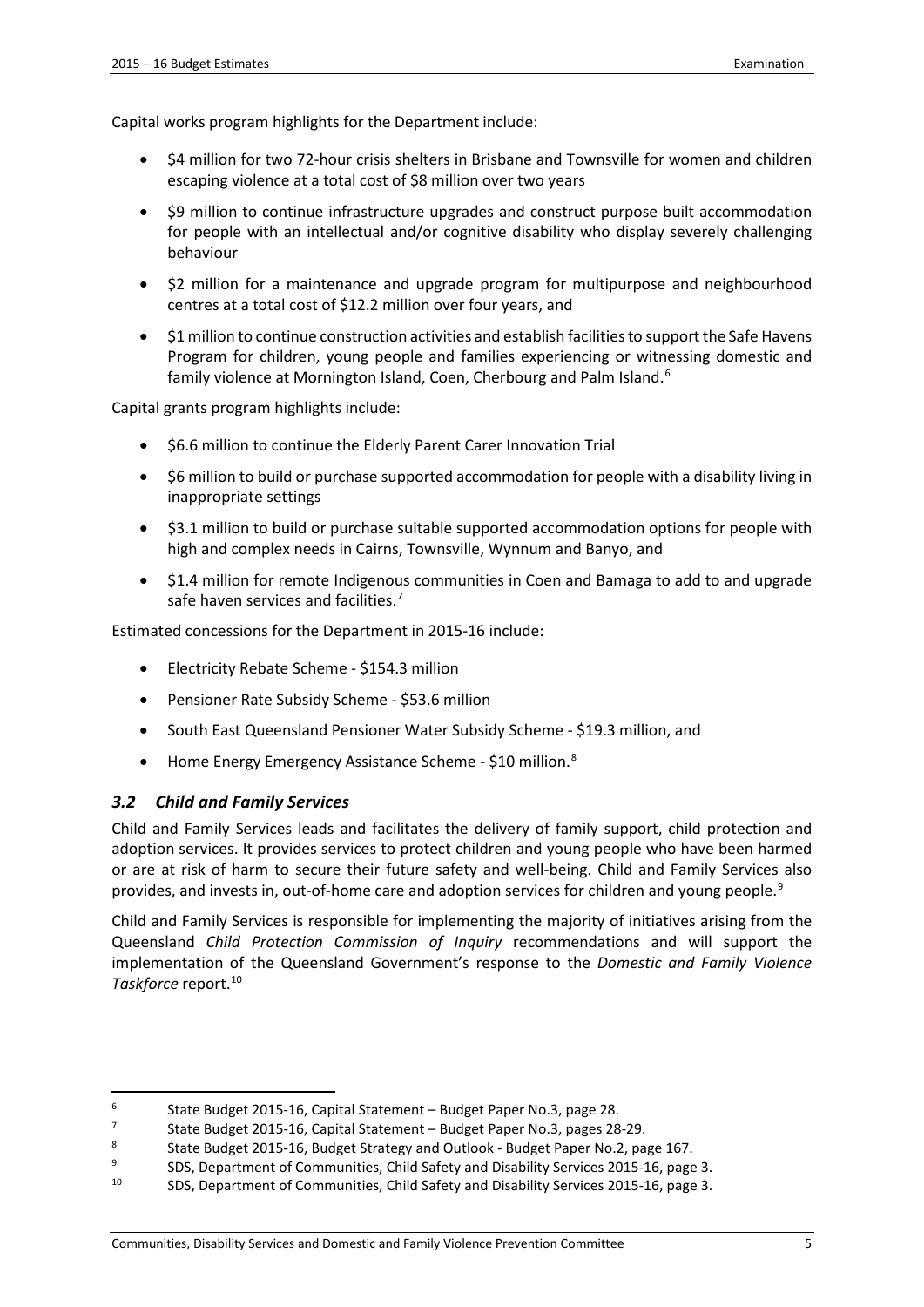#### <span id="page-11-0"></span>*3.2.1 Funding overview*

The operating budget for Child and Family Services in 2015-16 is \$934.7 million, an increase of 8.26% on the 2014-15 Adjusted Budget.<sup>[11](#page-11-4)</sup>

#### <span id="page-11-1"></span>*3.2.2 New measures and key funding initiatives*

Key new measures and funding initiatives for Child and Family Services in 2015-16 include:

- \$6.6 million over two years (\$3 million in 2015-16 and \$3.6 million in 2016-17) for the Parenting Support for Queensland Families trial
- \$54.5 million to deliver services for vulnerable families and their children, in line with the 10 year roadmap for the implementation of the Queensland *Child Protection Commission of Inquiry* recommendations. Specific initiatives include:
	- o \$4.5 million for six new Family and Child Connect services
	- o \$3.8 million for new Intensive Family Support services
	- o \$595,000 to design and implement comprehensive health assessments for all children and young people entering statutory care, and
	- o \$400,000 for the Trauma Informed Therapeutic Framework for residential care
- initiatives aimed at addressing the over-representation of Aboriginal and Torres Strait Islander children and families in the child protection system, including:
	- o \$2.4 million to support the expansion and integration of Aboriginal and Torres Strait Islander family support and child protection services
	- o \$1.5 million to trial early intervention services for Indigenous families in seven discrete Aboriginal communities, and
	- o improved culturally appropriate practice through Indigenous Practice Leaders, and
- \$125.7 million to support foster and kinship carers as part of the Department's commitment to carer allowances.<sup>[12](#page-11-5)</sup>

#### <span id="page-11-2"></span>*3.3 Disability Services*

Disability Services leads and facilitates the delivery of disability services, and community care services for people under 65 years. Disability Services provides and funds services including personal care, accommodation and carer support, respite, community access, therapy, aids and equipment, and learning and skill development.<sup>[13](#page-11-6)</sup>

Disability Services is responsible for managing Queensland's transition to the National Disability Insurance Scheme (NDIS)[.14](#page-11-7)

#### <span id="page-11-3"></span>*3.3.1 Funding overview*

The operating budget for Disability Services in 2015-16 is \$1.547 billion, an increase of 5.58% on the 2014-[15](#page-11-8) Adjusted Budget.<sup>15</sup>

**.** 

<span id="page-11-4"></span><sup>11</sup> SDS, Department of Communities, Child Safety and Disability Services 2015-16, page 3.<br>12 SDS, Department of Communities, Child Safety and Disability Services 2015-16, page 4.

<span id="page-11-5"></span><sup>12</sup> SDS, Department of Communities, Child Safety and Disability Services 2015-16, page 4.<br>13 SDS, Department of Communities, Child Safety and Disability Services 2015-16, page 6.

<span id="page-11-6"></span><sup>13</sup> SDS, Department of Communities, Child Safety and Disability Services 2015-16, page 6.<br>14 SDS, Department of Communities, Child Safety and Disability Services 2015-16, page 6.

<span id="page-11-8"></span><span id="page-11-7"></span><sup>14</sup> SDS, Department of Communities, Child Safety and Disability Services 2015-16, page 6.<br>15 SDS, Department of Communities, Child Safety and Disability Services 2015-16, page 6. <sup>15</sup> SDS, Department of Communities, Child Safety and Disability Services 2015-16, page 6.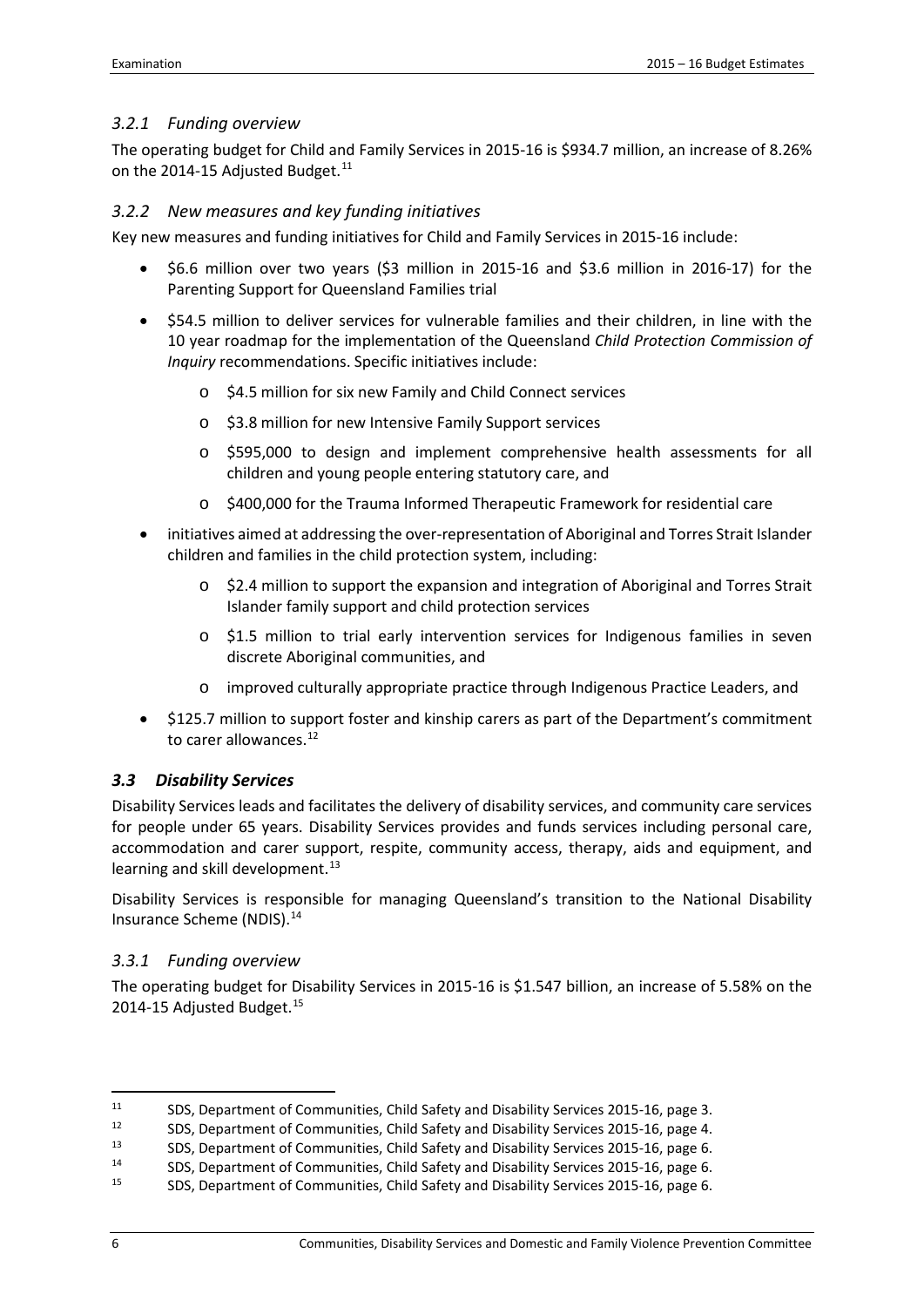#### <span id="page-12-0"></span>*3.3.2 New measures and key funding initiatives*

Key new measures and funding initiatives for Disability Services in 2015-16 include:

- \$1.9 million to contribute to the launch of the NDIS
- \$6.6 million for NDIS readiness initiatives and \$4.8 million for aids and equipment
- \$6 million to deliver housing solutions for people with a disability for whom other housing options are not sustainable
- \$6.6 million for a trial program to develop innovative strategies for sustainable living options for adults with disabilities when they can no longer be cared for by elderly parents
- \$5.5 million to assist up to 300 young people leaving school
- \$12.6 million to support up to 64 young adults with a disability exiting the care of the State
- \$3.2 million to support up to 27 people with spinal cord injuries to leave the Princess Alexandra Hospital and live in the community
- \$2 million to assist people who are discharged to live in the community with supports, with a priority for long-stay patients in acute hospital settings
- \$6 million to support families of children with a disability who have a critical need, and
- ongoing funding of \$126 million to enable people with a disability and high and complex needs to choose to continue to receive Accommodation Support and Respite Services (ASRS) directly from government.<sup>16</sup>

#### <span id="page-12-1"></span>*3.4 Community Services*

Community Services facilitates the delivery, by non-government organisations, of services to vulnerable groups and individuals including seniors, carers, women, young people, people affected by domestic violence, and people from culturally and linguistically diverse backgrounds.<sup>[17](#page-12-5)</sup>

Community Services is also responsible for implementing a significant part of the Government's response to the *Domestic and Family Violence Taskforce* report, initiatives to rebuild community services and community recovery from disasters.<sup>[18](#page-12-6)</sup>

#### <span id="page-12-2"></span>*3.4.1 Funding overview*

**.** 

The operating budget for Community Services in 2015-16 is \$202 million, an increase of 5% on the 2014-15 Adjusted Budget. [19](#page-12-7)

#### <span id="page-12-3"></span>*3.4.2 New measures and key funding initiatives*

Key new measures and funding initiatives for Community Services in 2015-16 include:

- \$12.2 million of funding reprioritised to implement the Queensland Government's response to the recommendations in the *Domestic and Family Violence Taskforce* report
- \$1.5 million reprioritised and allocated to DVConnect, over two years, to assist women and children suffering as a result of domestic and family violence
- \$10.8 million, over three years, to expand the number of rest and recovery services in Drink Safe Precincts
- \$4 million to extend existing community support measures in drought declared areas
- \$770,000 per annum to implement multicultural recognition legislation, including the promotion of a Multicultural Queensland Charter and support for a Queensland Multicultural Advisory Council

<span id="page-12-4"></span><sup>16</sup> SDS, Department of Communities, Child Safety and Disability Services 2015-16, page 6.<br>17 SDS, Department of Communities, Child Safety and Disability Services 2015-16, page 8.

<span id="page-12-5"></span><sup>17</sup> SDS, Department of Communities, Child Safety and Disability Services 2015-16, page 8.<br>18 SDS, Department of Communities, Child Safety and Disability Services 2015-16, page 8.

<span id="page-12-7"></span><span id="page-12-6"></span><sup>18</sup> SDS, Department of Communities, Child Safety and Disability Services 2015-16, page 8.<br>19 SDS, Department of Communities, Child Safety and Disability Services 2015-16, page 8.

<sup>19</sup> SDS, Department of Communities, Child Safety and Disability Services 2015-16, page 8.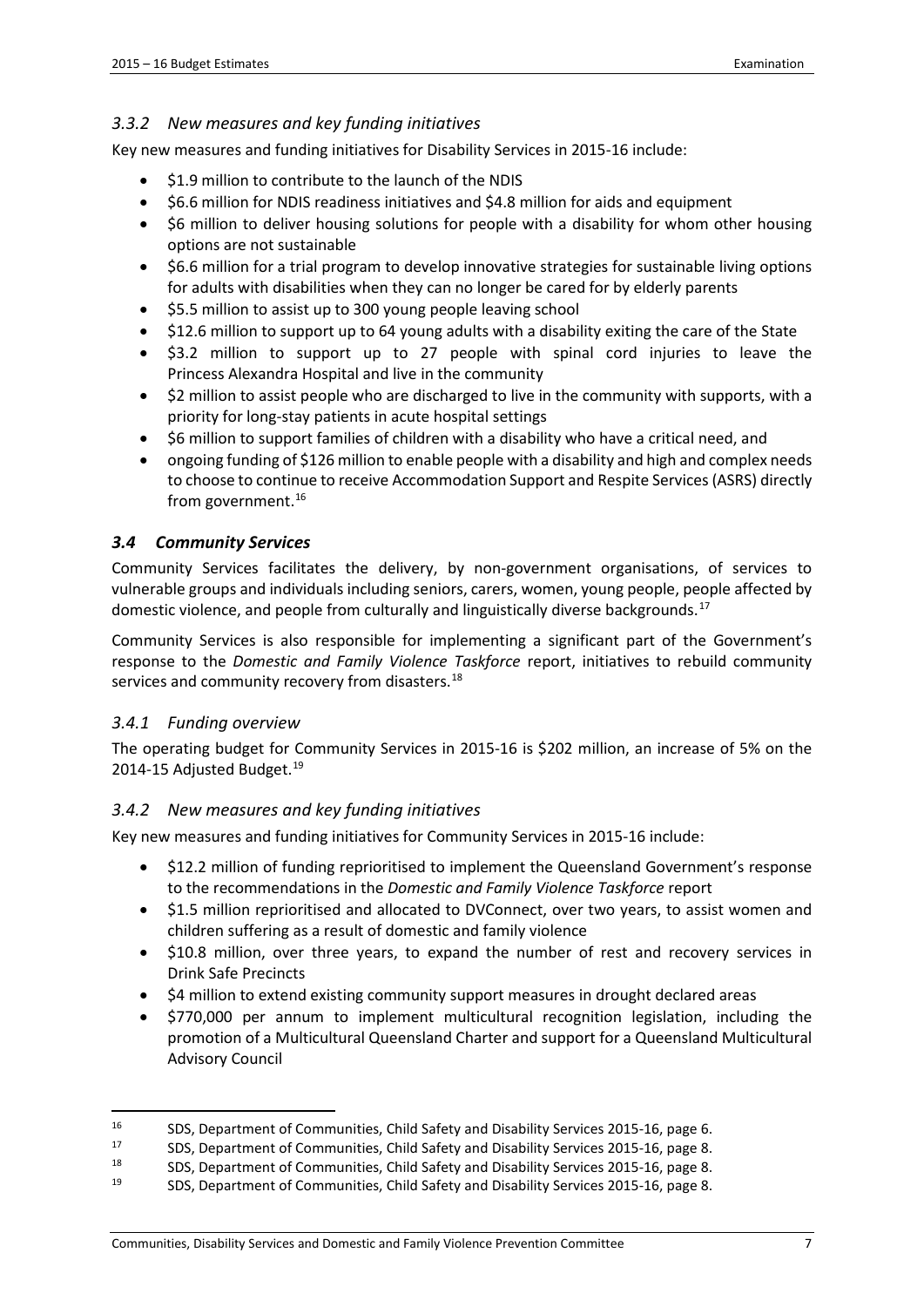- recurrent funding of \$1 million to support multicultural celebrations, projects and cultural events through an annual grants fund
- additional funding of \$2 million, over four years, to rebuild the Office for Seniors and establish a One-Stop Shop for Seniors and an Advisory Taskforce on Residential Transition for Ageing Queenslanders
- \$5.5 million per annum, for a three year period, commencing in 2016-17 for a Financial Resilience program to support Queenslanders to respond to financial stresses and personal issues and cost of living pressures, and
- \$1.1 million to rebuild the Office for Women.<sup>[20](#page-13-1)</sup>

# <span id="page-13-0"></span>*3.5 Key issues raised at the public hearing*

Key issues raised by the Committee at the public hearing with the Minister for Communities, Women and Youth, Minister for Child Safety and Minister for Multicultural Affairs include:

- expected departmental budget savings and funding reprioritisation
- ministerial responsibilities and information about departmental staff and resources
- the implementation of the *Domestic and Family Violence Taskforce* report recommendations
- measures to engage with Muslim communities and women from culturally and linguistically diverse backgrounds who experience domestic and family violence
- details of DVConnect services to assist women fleeing violence and plans for women's health and sexual assault services
- \$50 million in funding for the implementation of the Queensland *Child Protection Commission of Inquiry* recommendations and access to contingency funds
- the investigation of notifications of child abuse and neglect received by the Department and details of the level of risk of those children subject to such notifications
- measures to establish support networks for children in care, actions to address the root causes of children needing protection and measures to build partnerships for carers and young people in child protection
- support provided by the Next Stop After Care program to children leaving care and the benefits of the Family and Child Connect Services
- the benefits of, and expected participation in, the parenting support program
- the establishment of the Multicultural Advisory Council, the introduction of multicultural recognition legislation, the reinstatement of funding for the Community Action for a Multicultural Society program and the \$1 million funding allocated for multicultural events
- the Department's action plan and policy for multiculturalism and cultural diversity
- measures to actively support Indigenous cadetship programs and programs to equip Indigenous youth for careers in agriculture and the beef industry
- the disaster recovery assistance, special services and long-term services provided to Ravenshoe following the tragic event at the Serves You Right Café
- eligibility for the \$4 million in funding for community support measures in drought declared areas, and
- \$12.2 million funding, over four years, for upgrades to and maintenance of neighbourhood centres.

<span id="page-13-1"></span><sup>20</sup> SDS, Department of Communities, Child Safety and Disability Services 2015-16, pages 8-9.  $20\,$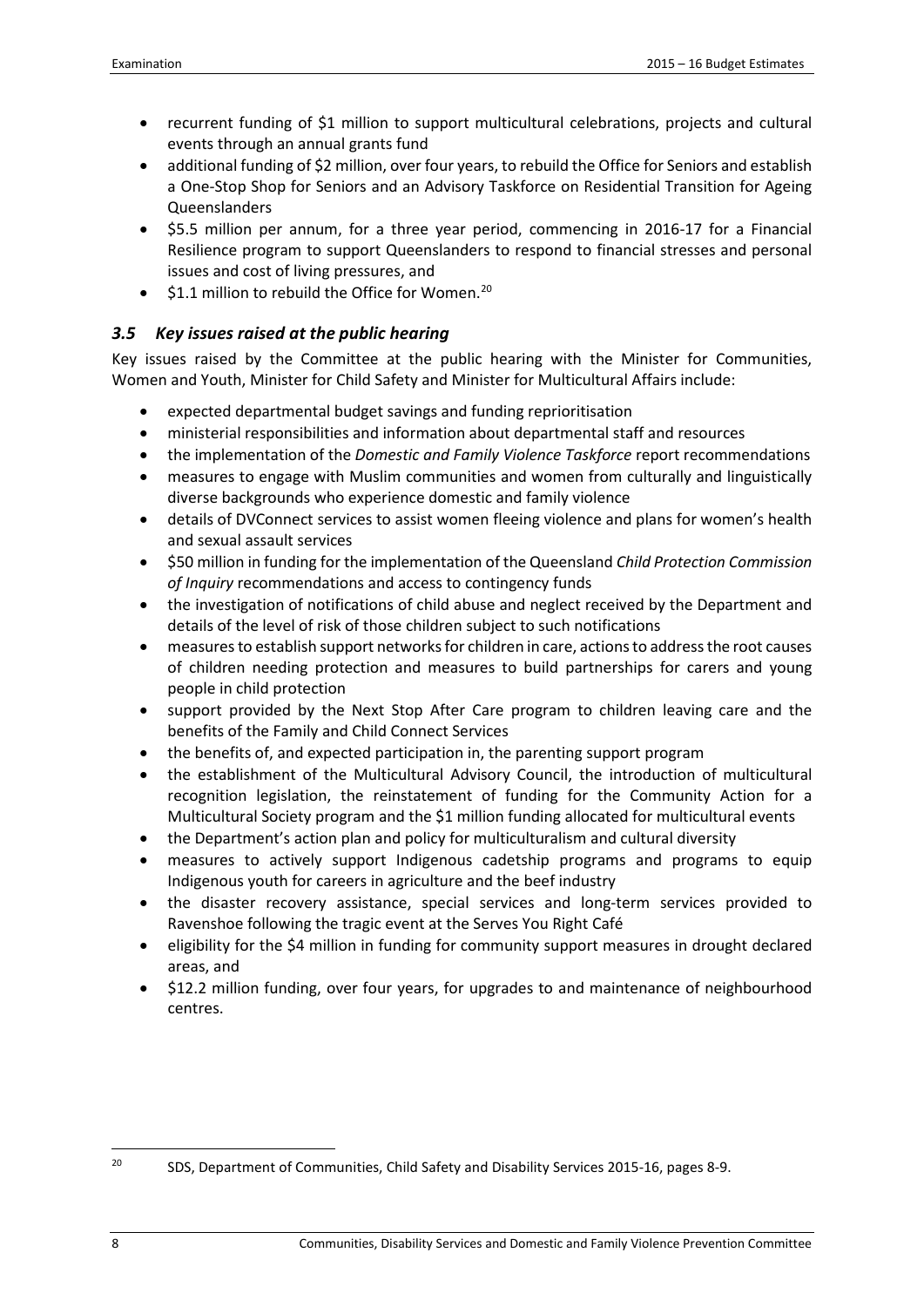Key issues raised by the Committee at the public hearing with the Minister for Disability Services, Minister for Seniors and Minister Assisting the Premier on North Queensland include:

- the publication by agencies of disability service plan reports
- \$2.2 million reduction in funding for the Disability Services Infrastructure Plan
- the number of places available for children with autism at AEIOU Foundation services
- funding and measures to ensure readiness for the commencement of the NDIS, including the launch site in Queensland in 2015-16
- the budget and arrangements for government-provided ASRS under the NDIS
- measures to provide certainty to disability service staff during the transition to the NDIS
- funding to assist people with disabilities who live in hospital and health facilities
- measures to ensure disability service workers use best practice when dealing with people with a disability who have complex behavioural issues
- provision of respite to assist carers and families of people with a disability
- services provided to Queensland Seniors Card holders and measures to assist seniors to meet cost-of-living-pressures
- clarification about the Minister's responsibilities in relation to North Queensland
- details of Ministerial meetings with North Queensland businesses and non-government organisations and measures to balance economic development and job creation in North Queensland with environmental protection
- details of engagement with the Australian Government on employment and development opportunities arising from the Northern Australia White Paper and participation in the North Australia Infrastructure Fund, and
- the total budget of the Office of the Premier in North Queensland this financial year.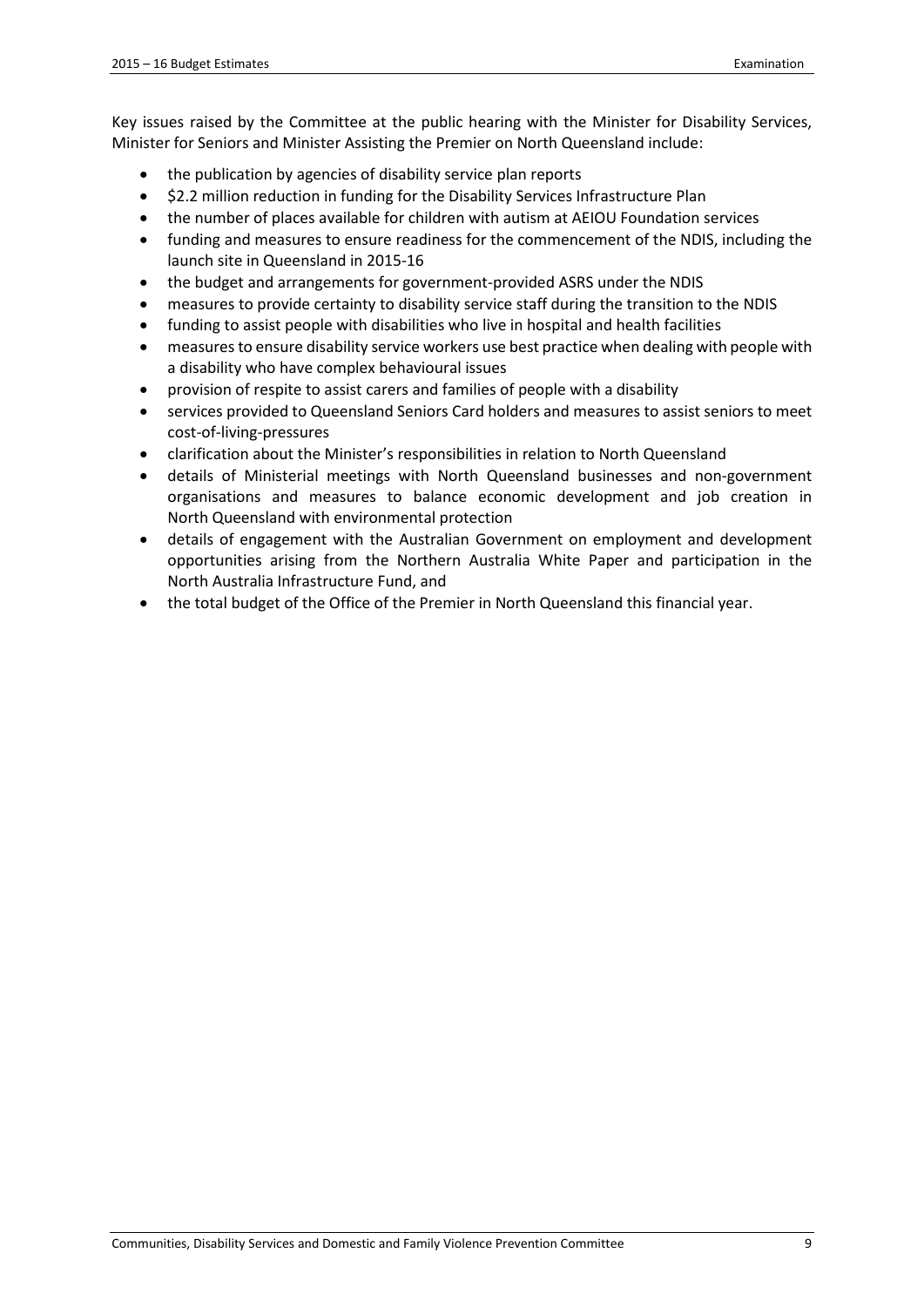## <span id="page-15-0"></span>**4. Statement of Reservation**

#### **Statement of Reservation on behalf of the LNP Members Communities, Disabilities Services, Domestic and Family Violence prevention committee**

#### COMMUNITIES, CHILD SAFETY AND DISABILITY SERVICES

The current budget papers (BP 5 Department of Communities, Child Safety and Disability Services) states:

Child and Family Services is responsible for implementing the majority of initiatives arising from the recommendations of the 2013 Queensland Child Protection Commission of Inquiry and will support implementation of the Queensland Government's response to the Domestic and Family Violence Taskforce Report.

In the Minister's opening speech she stated:

We made an election commitment to continue the implementation of the Queensland Child Protection Commission of Inquiry recommendations. Child safety deserves to be bipartisan. It requires a sustained effort that must outlive any political term and rise above any political wrangle. That is our commitment to the children and families of Queensland. We are building on our commitment to early intervention and helping families get the help they need to thrive with the introduction of a universal system of parenting support. We are investing \$6.6 million over two years to make the world renowned PPP parenting program available to all Queensland parents.

In accordance with the Queensland Government's commitment to implement the Child and Family Reforms the Queensland Government has taken stewardship of the \$406 million funding allocation by the former LNP Government to the reforms (a 10 year roadmap of reform).

A contingency fund of \$20.302 million (5 percent of total net funding) was approved and was to be maintained by the Queensland Treasury and Trade. Contingency funding was designed to address unforeseen, emergency circumstances that may arise during the implementation of the reform program.

It is funding that is set aside for extraordinary and exceptional situations that may not be able to be resolved within the original approved funding enveloped developed for each work package.

Queensland Treasury and Trade prepared guidelines setting out a governance structure and process for accessing contingency funding, to provide clarity to agencies as to how it would be used and when it was appropriate to do so. These guidelines were agreed to by the Reform Leaders Group.

The Opposition sought to question the Minister on the contingency fund to establish whether or not it had been accessed for the purpose of the reform. The Minister provided the following response:

#### Ms DAVIS:

"Minister, I refer to the performance statement, specifically the service area description, which appears on page 4 of the SDS where it talks about implementing the majority of the initiatives arising from the recommendations of the 2013 Queensland Child Protection Commission of Inquiry. I am genuinely pleased that the minister has indicated that the reforms will proceed, as outlined under the LNP government. Minister, in addition to the \$406 million that was allocated for the reforms and you have outlined today some of those areas that are being rolled out at present that were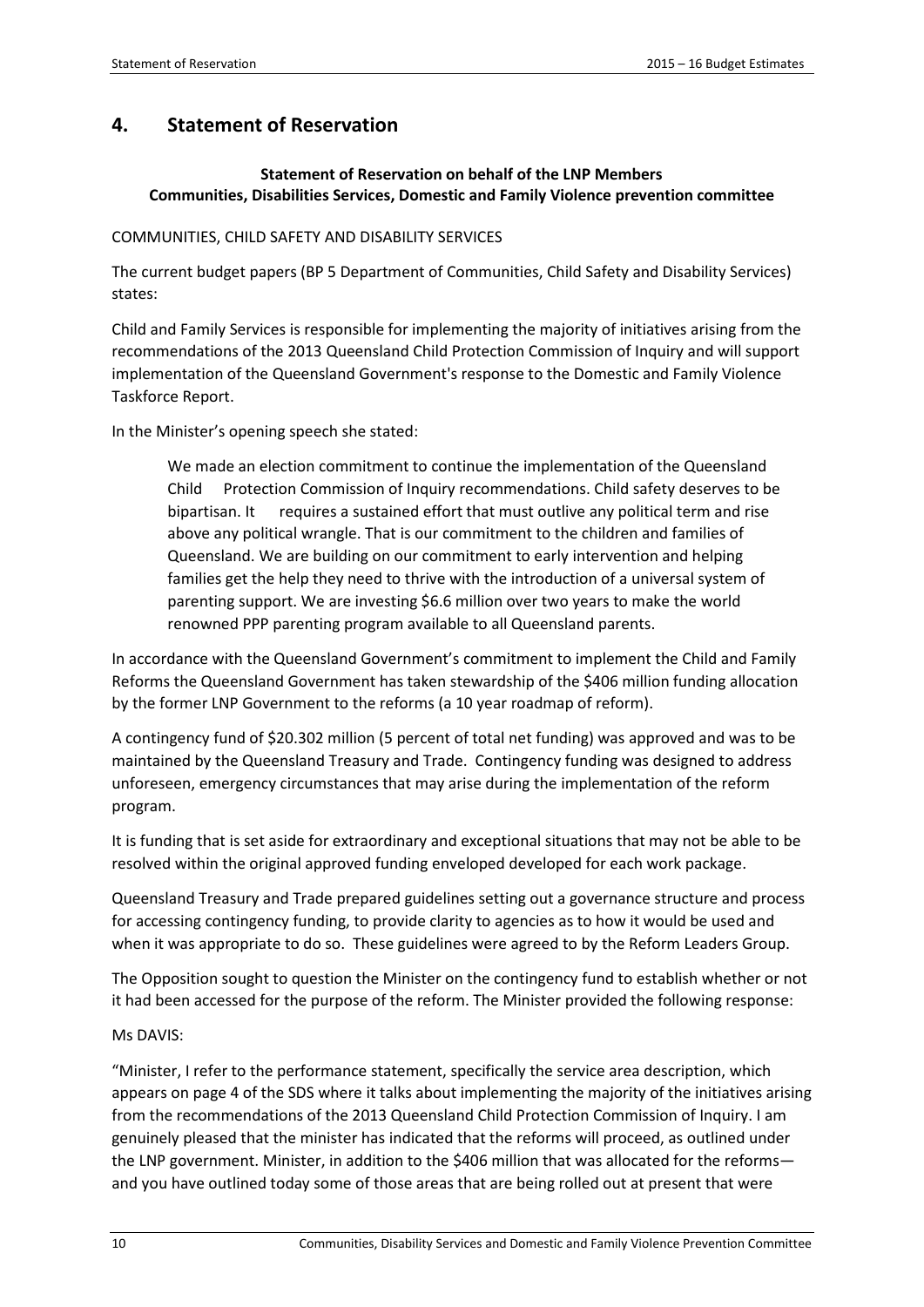funded by the LNP in that \$406 million—there was a contingency fund of around \$20 million that was sitting in Treasury for the express purpose of addressing emerging issues in delivering reform, because child protection is such a risk averse area or a risk laden area. Can the minister advise if this contingency fund has been accessed?

#### Ms FENTIMAN:

I believe that is a question for the Treasurer. It is not contained in the budget for this department.

It is noted that when asked whether the Director-General was aware of any requests to access the contingency fund, he reiterated the Minister's response which was that the contingency fund is controlled by Treasury and is a matter for the Treasurer.

It is very concerning that only seven months into the Queensland Government's term in office the specific questions relating to the contingency fund for the Child and Family reform were not answered. This reform is the largest undertaking of its kind to overhaul the Queensland child protection system. Given the risk laden area of work and the enormity of the reform taking place, the lack of definitive response from the Minister and Director-General who have responsibility for the vast majority of the reforms renders a lack of confidence in the process being taken. The Minister's equivocal reply creates uncertainty in respect of the veracity and integrity of the reforms required to overhaul the Queensland child protection system, particularly when considering previous Labor Governments have failed in reforming the system, leaving it unsustainable and overburdened.

Multicultural Affairs Minister, and the Minister Assisting the Premier on North Queensland

The LNP Opposition was disappointed with the defensive way in which the Minster answered nongovernment questions. The LNP Opposition had legitimate questions about the implications of lack of job targets in this portfolio budget statement. We believe that a lack of detail in the SDS with regard to economic independence and participation for people of a CALD background deserved a greater level of openness and transparency from the Minister at the hearing. The Minister articulated that Jobs creation was a key policy objective, but upon deeper questioning was unable to provide any employment targets.

Ms FENTIMAN: Questions about the target in relation to this program should be directed to the Treasurer."

The LNP believes that in order to achieve greater level of employment opportunities for people from culturally and linguistically backgrounds a base target or measure should be set. The former LNP government had done so, and managed to create more than double the number of jobs than our target.

The Minister Assisting the Premier on North Queensland did not appear at the Estimates Committee hearings for the Premier and Minister for the Arts on Tuesday 18 August 2015, despite being listed as a responsible Minister on the Service Delivery Statement (SDS) for the relevant Department.

No explanation has been forthcoming to explain the Minister's absence. In failing to appear before the committee, the Minister has abrogated her responsibilities to the Queensland Parliament and has not met the high standards of accountability and transparency which the Premier insisted would be the hallmark of her government.